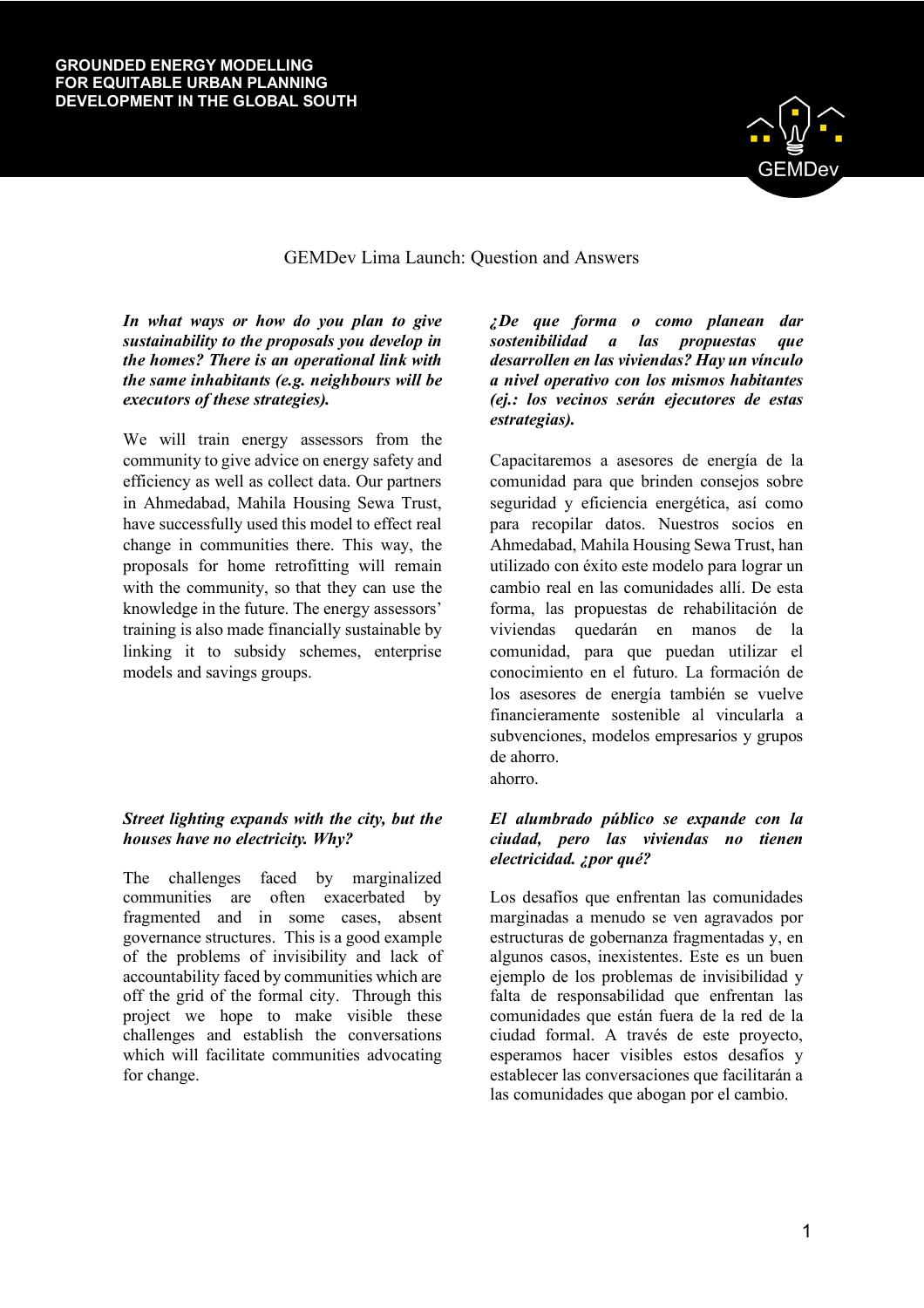

*The issue of effective decentralization of management in sub-urban entities may be a variable at this stage of diagnosing the methodology.*

We have not included decentralisation as a specific variable. What we know is that the settlements that are part of our study in Lima have largely been ignored by the state.

#### *How to coordinate and supervise with two electricity companies in Lima, both with incongruous rates (for the service they give)?*

Developing policy recommendations about market structure is beyond the scope of the project. Through our research with policy makers and interviews with community members we will explore and make visible the impact that the market structure has on community members.

*I don't know if we can say that there are populations that are off the market, it would not be that their relationship is established in a different way than that established from "modern formality"?*

Yes. In fact, this is what we mean when we say off-the-grid. The populations are off the formal grid which is, in fact, only one specific form of<br>accessing energy and electricity. The accessing energy and electricity. The populations are not 'outside' the state or the market, per se. But they are off the formal forms of energy access.

## *How will you analyse the thermal comfort of these areas?*

We will collect temperature and relative humidity data at hourly intervals over a one year period. This will be combined with interviews to understand residents' perceptions of thermal comfort.

*El tema de la descentralización efectiva de la gestión en entidades sub urbanas puede ser una variable en esta fase de diagnóstico de la metodología.*

No hemos incluido la descentralización como variable específica. Lo que sabemos es que los asentamientos que son parte de nuestra investigación en Lima han sido ignorados en gran medida por el estado.

## *¿Cómo coordinar y supervisar con dos empresas de electricidad en Lima, ambas con tarifas incongruentes (para el servicio que dan)?*

Desarrollar recomendaciones de políticas sobre la estructura del mercado está más allá del alcance del proyecto. A través de nuestra investigación con los formuladores de políticas y entrevistas con miembros de la comunidad, exploraremos y haremos visible el impacto que la estructura del mercado tiene sobre los miembros de la comunidad.

#### *No sé si podamos afirmar que hay poblaciones que están fuera del mercado, ¿no sería que su relación esta establecida de una manera distinta a la que se establece desde la "formalidad moderna"?*

Si. De hecho, esto es lo que queremos decir cuando decimos fuera de la red. Las poblaciones están fuera de la red formal que es, de hecho, solo una forma específica de acceder a la energía y la electricidad. Las poblaciones no están "fuera" del estado o del mercado, en si. Pero están fuera de las formas formales de acceso a la energía.

#### *¿Como se va a analizar el confort térmico de estas áreas?*

Recopilaremos datos de temperatura y humedad relativa a intervalos de una hora durante un período de un año. Esto se combinará con entrevistas para comprender las percepciones de los residentes sobre el confort térmico.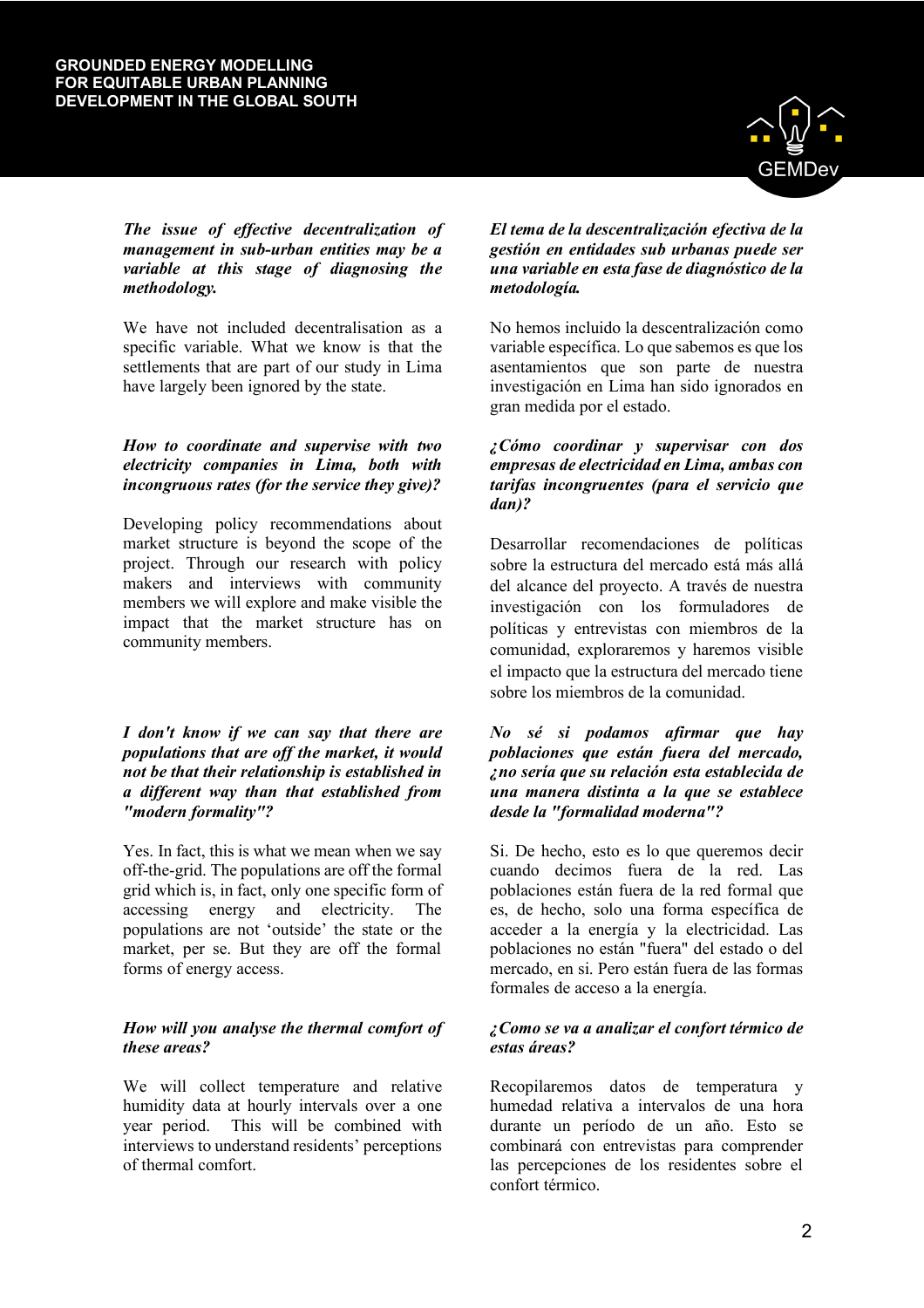## *Could you advance/ elaborate the role of energy advisors?*

Energy assessors are community members, in our case mostly women, who will assess the energy conditions of the house. This includes checking how safe are electrical connections and appliances, how safe is access to gas, how comfortable is the house, how could people reduce their electrical consumption. Based on this assessment, the assessors will give strategic advice to the communities.

#### *Does the study seek to investigate the relationship between public policies and the energy situation? And is it focused only on human settlements, or also on other medium and high sectors?*

The project will enquire about the relationship between public policies and the governance structure that regulates energy and housing. We will specifically link the energy and housing sectors, given their current disconnectedness in the governance structures in Lima. Also, exploring the nexus between energy and housing shall help us provide recommendations for improved housing conditions in human settlements. Our primary focus is on human settlements since these have received little attention to date.

## *How can others be integrated or related, for example, if there is interest in urban architectural workshops (teachers, students) to the process?*

We plan to establish a centre of excellence for building energy simulation at PUCP. We are currently investigating the potential for developing a module for undergraduate students. We will also be hosting a series of on-line seminars on key topics relating to the process. The first of these will take place in



#### *¿Podrían adelantarnos el rol de los asesores energéticos?*

Los asesores energéticos son miembros de la comunidad, en nuestro caso en su mayoría mujeres, quienes evaluarán las condiciones energéticas de la casa. Esto incluye verificar qué tan seguras son las conexiones eléctricas y los electrodomésticos, qué tan seguro es el acceso al gas, qué tan cómoda es la casa, cómo podrían las personas reducir su consumo eléctrico. Con base en esta evaluación, los evaluadores brindarán asesoramiento estratégico a las comunidades.

#### *¿El estudio busca indagar la relación entre políticas públicas y situación energética? ¿Y sólo tiene su foco en asentamientos humanos, o también en otros sectores medios y altos?*

El proyecto indagará sobre la relación entre las políticas públicas y la estructura de gobernanza que regula la energía y vivienda. Vincularemos específicamente los sectores de energía y vivienda, dada su desconexión actual en las estructuras de gobernanza en Lima. Además, explorar el nexo entre energía y vivienda nos ayudará a brindar recomendaciones para mejorar las condiciones de vivienda en los asentamientos humanos. Nuestro enfoque principal son los asentamientos humanos, ya que hasta la fecha han recibido poca atención.

#### *¿Como se puede integrar o relacionar si hay interés en talleres urbano arquitectónico (docentes, alumnos) al proceso?*

Planeamos establecer un centro de excelencia para la simulación energética de edificios en la PUCP. Actualmente estamos investigando la posibilidad de desarrollar un módulo para estudiantes de pregrado. También organizaremos una serie de seminarios virtuales sobre temas clave relacionados con el proceso. El primero de ellos tendrá lugar en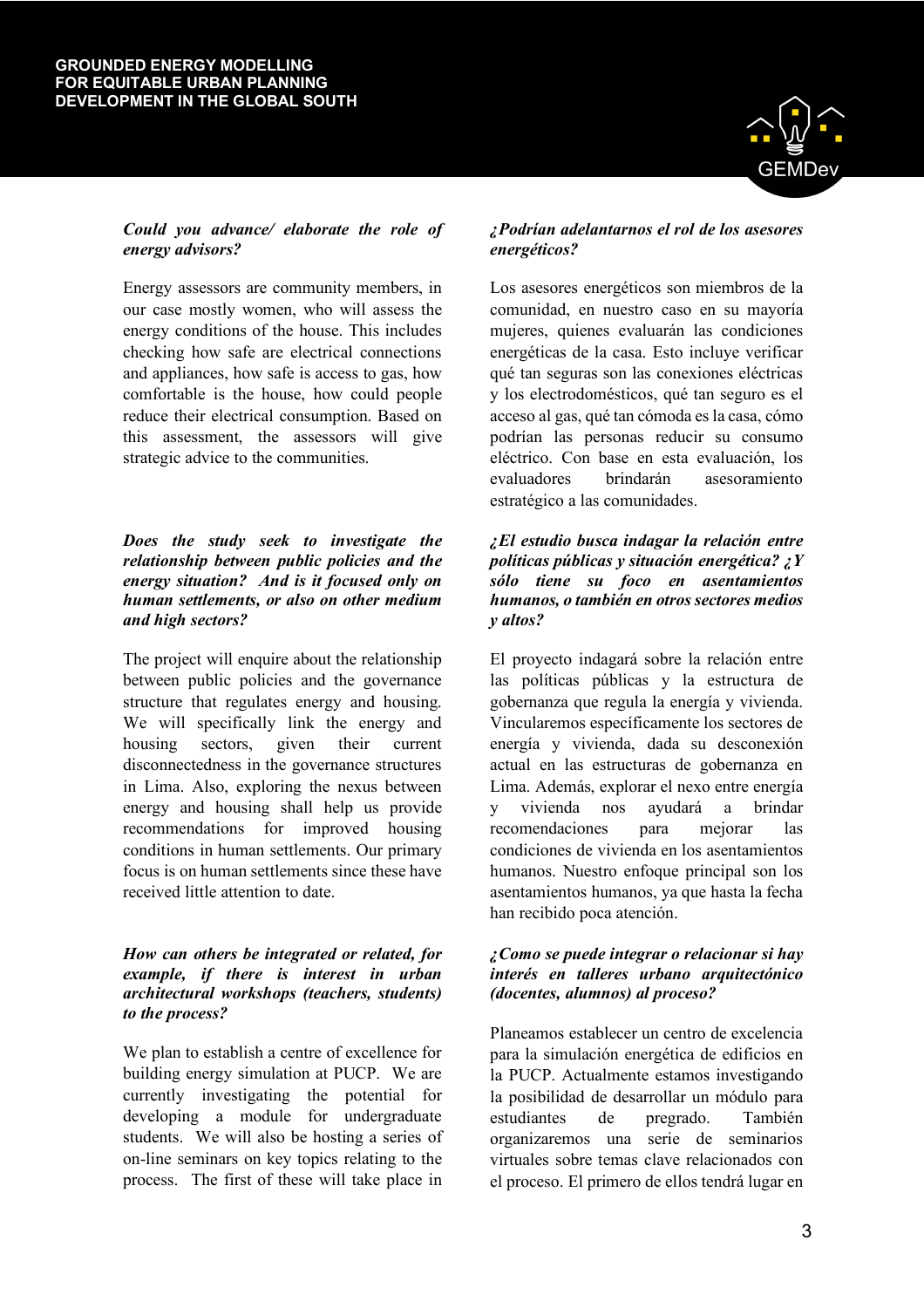April and will focus on urban building energy modelling. Subsequent sessions will focus on topics such as the energy assessor training and, in due course, the results from the study.

## *With this project you can make pilots to capture the collective internet?*

We have not included 'internet' as a variable in our study. However, given the importance of internet, especially during the pandemic, could form an important link to how people manage to access energy. We will consider it.

## *Does the project include the slum-populations of the historic centre?*

Yes, we will be looking at three areas in Lima – Barrios Altos, El Agustino and Jose Carlos Mariategui.

#### *As long as the Territorial Planning and Conditioning Plan does not exist, everything that is done is completely disconnected. Right or not?*

Not necessarily. Territorial planning and regulations are one way in which the state has engaged and can engage in the city. The people also create solutions to connect to the grid through their networks in the civil society. What might be needed is planning that accounts for the fragmented and informal forms of energy access and housing autoconstruction. But territorial planning is indeed one possible step.

## *Students can be prepared to handle these guidelines so they can be energy assessors.*

Yes. We are planning to include students in our Energy Assessor training.



abril y se centrará en modelación energética de edificios urbanos. Las sesiones posteriores se centrarán en temas como la formación de evaluadores de energía y, en su momento, los resultados del estudio.

## *¿Con este proyecto se podrá realizar pilotos para captar internet colectivo?*

No hemos incluido "internet" como variable en nuestro estudio. Sin embargo, dada la importancia de Internet, especialmente durante la pandemia, podría constituir un vínculo importante sobre cómo las personas logran acceder a la energía. Lo consideraremos.

#### *¿El proyecto se incluye a las poblaciones tugurizadas del centro histórico?*

Sí, analizaremos tres áreas en Lima: Barrios Altos, El Agustino y José Carlos Mariátegui.

#### *Mientras no exista el Plan de Planificación y Acondicionamiento Territorial, todo lo que se haga está totalmente desconectado. ¿Cierto o no?*

No necesariamente. La planificación y las regulaciones territoriales son una de las formas en las que el estado se ha involucrado y puede participar en la ciudad. Las personas también crean soluciones para conectarse a la red a través de sus redes en la sociedad civil. Lo que podría ser necesario es una planificación que tenga en cuenta las formas fragmentadas e informales de acceso a la energía y la autoconstrucción de viviendas. Pero la planificación territorial es de hecho un paso posible.

#### *A los alumnos se pueden preparar para que manejen estas orientaciones y poder ser asesores energéticos.*

Si. Estamos planeando incluir estudiantes en nuestra capacitación de Asesores Energéticos.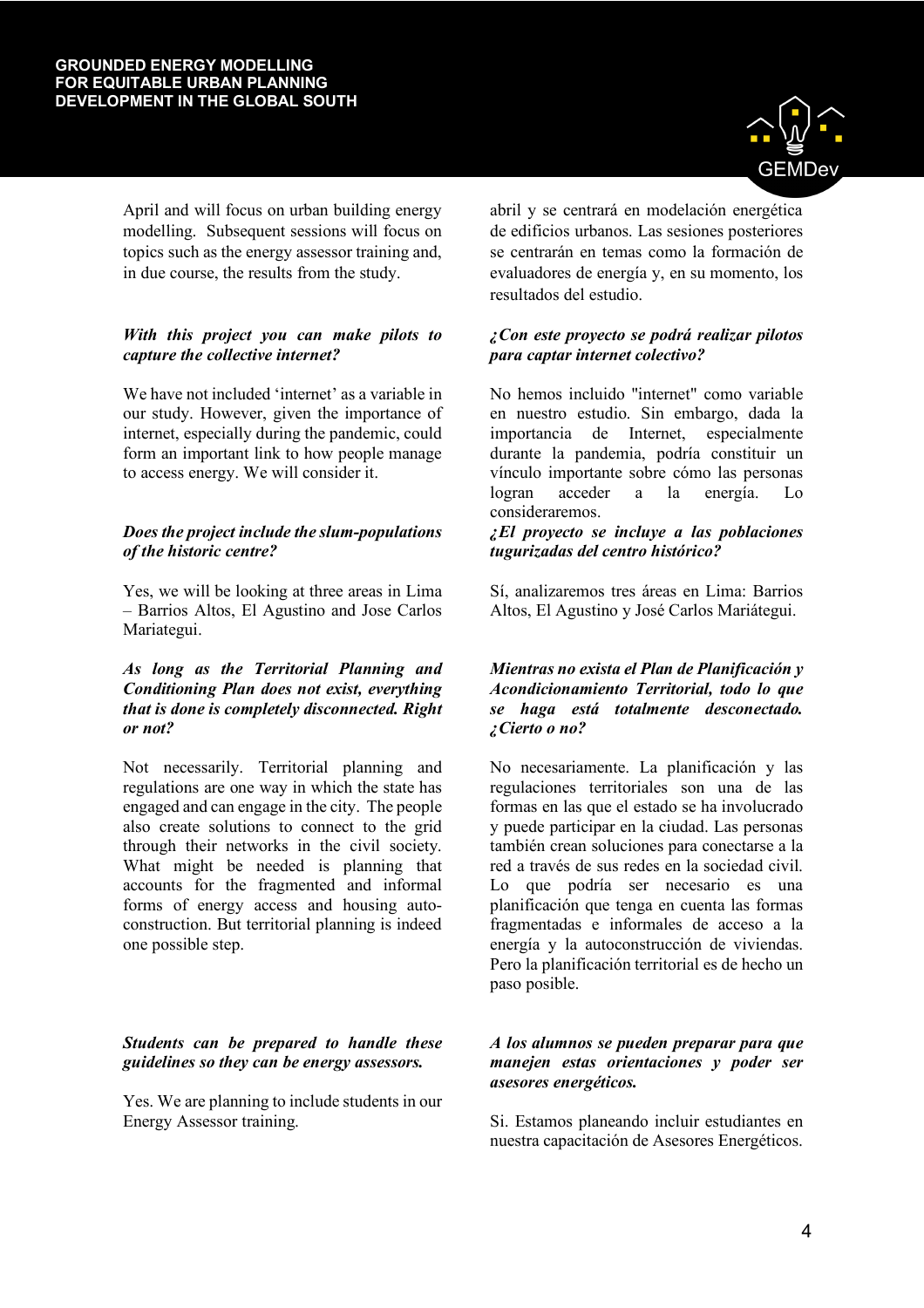# *Are there national standards in Peru related to energy models and renewable energy?*

There are no specific laws about energy models, but there are laws about microgeneration of energy which are still in the process of being finalised. But there are no policies where every citizen could install renewable energies. In reality, people can install solar panels individually, but affordability remains a problem. Also, the existing norms are not mandatory. They are very difficult standards to achieve so in practice little has changed. Moreover, policies that look at housing and energy together are a new topic even academically. We hope to demonstrate practical solutions through our modelling work.

## *On climate comfort, it has been evaluated for comfort in public spaces. Could the tools shown help you develop more specific rules perhaps?*

Thermal comfort focuses on how comfortable people feel inside homes and we will identify simple, low cost solutions to deal with problems. Some of these will be applicable to public spaces too, but these do not form part of the current focus on thermal comfort. Themes such as collective internet and the use of public spaces to feel comfortable will appear through our study in WP2, where we will be analysing how people create grounded solutions to their current problems.

# *Do we have a regulation to sell electricity generated by your solar panels to the grid?*

Yes. The law exists in Peru, but there are no guidelines. There is a lot to be done in terms of creating guidelines in Peru.

#### *¿Existen normas nacionales en el Perú relacionadas a los modelos energéticos y las energías renovables?*

No hay leyes específicas sobre modelos energéticos, pero existen leyes sobre micro generación de energía que aún están en proceso de finalización. Pero no existen políticas donde todos los ciudadanos puedan instalar energías renovables. En realidad, las personas pueden instalar paneles solares individualmente, pero la asequibilidad sigue siendo un problema. Además, las normas existentes no son obligatorias. Tienen estándares muy difíciles de lograr, por lo que en la práctica poco ha cambiado. Además, las políticas que miran la vivienda y la energía juntas son un tema nuevo, incluso académicamente. Esperamos demostrar soluciones prácticas a través de nuestro trabajo de modelado.

## *Sobre el confort climático, se ha evaluado para el confort en espacios públicos. ¿Las herramientas mostradas podrían ayudar a elaborar normas mas específicas tal vez?*

El confort térmico se centra en qué tan cómodas se sienten las personas dentro de los hogares e identificaremos soluciones simples y de bajo costo para hacer frente a los problemas. Algunos de ellos también serán aplicables a los espacios públicos, pero estos no forman parte del enfoque actual sobre el confort térmico. Temas como internet colectivo y el uso de espacios públicos para sentirse cómodo aparecerán a través de nuestro estudio en WP2, donde analizaremos cómo las personas crean soluciones fundamentadas a sus problemas actuales.

#### *¿Tenemos un reglamento para vender electricidad generada por tus paneles solares a la red?*

Si. La ley existe en Perú, pero no hay pautas. Hay mucho por hacer en términos de creación de pautas en el Perú.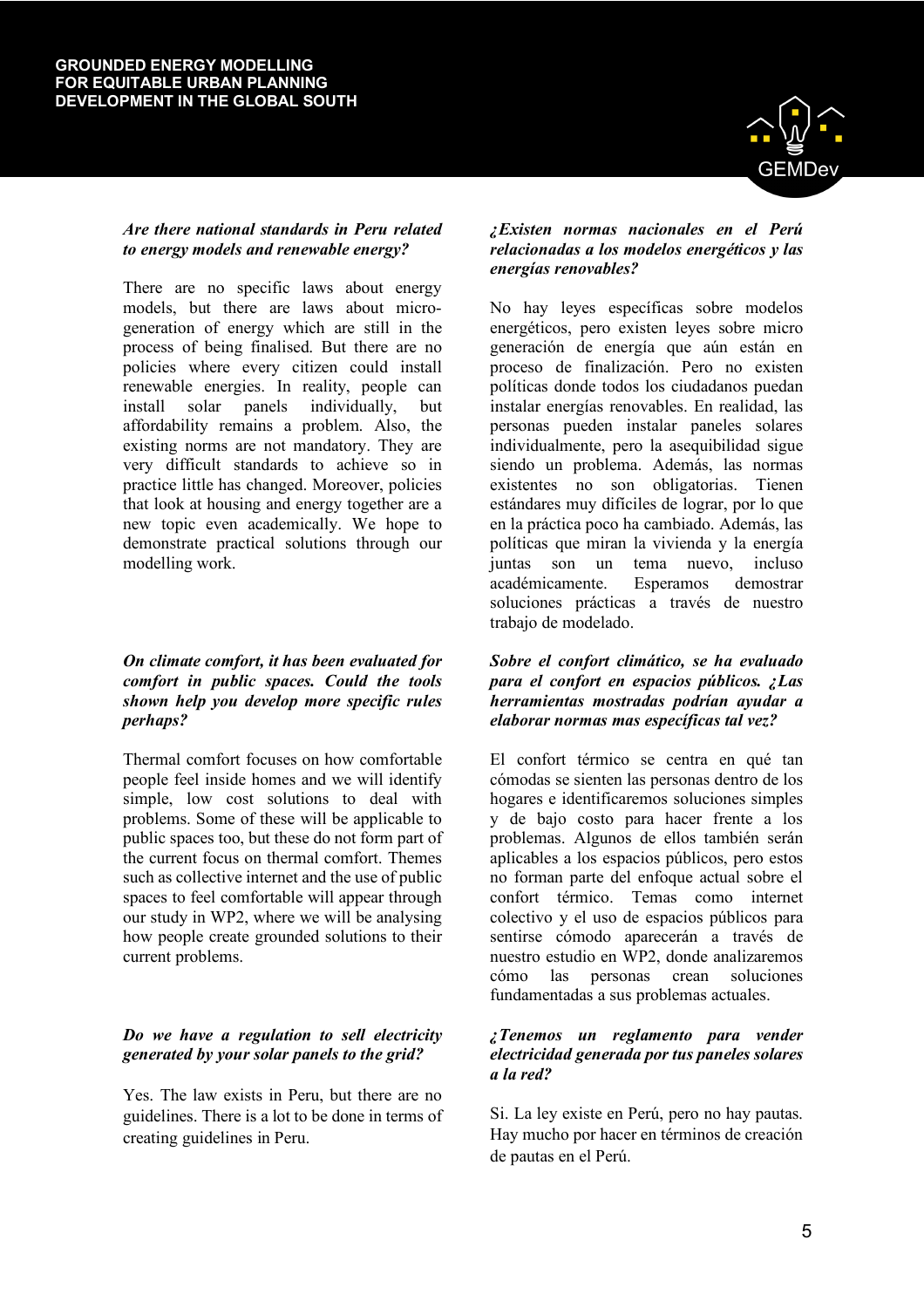

#### *When you mentioned the academy, how could teachers from other institutions join us or somehow learn more about the project?*

We have started the project in work packages. To learn more about the project, please visit our website http://gemdev.net. We will be running a series of seminars in the following years and you are most welcome to join the seminars and be part of the project. These seminars will have specific topics, like Energy Assessors Trainings or Energy Modelling. Also, we plan to create a Centre of Excellence at PUCP, which will be open to all.

# *The project seems very interesting, when will it be made to come true?*

GEMDev is a three-year long project, which began in April 2020 and will run until 2023. We have already started on WP1 and WP2 and will soon begin the work on other two work packages.

# *The Ministry of Housing should extend its urban ratings regulations so that:*

*(a) a % of the total area of urban enablement is used in favour of a PTAR (waste water treatment plants):*

*(b) incentivize the use of solar panels for housing, even more so in those social housing programs (Own Roof - Acquisition of New Housing).*

## *We don't count on it to date.*

We will be exploring the generation potential for solar PV later in the project.

*Cuando mencionaron la academia, ¿cómo docentes de otras instituciones podríamos sumarnos o de alguna forma conocer más sobre el proyecto?, porque de esa forma también habría alcance con otras zonas de estudio.*

Hemos iniciado el proyecto en paquetes de trabajo. Para obtener más información sobre el proyecto, visite nuestro sitio web http://gemdev.net. Llevaremos a cabo una serie de seminarios en los próximos años y le invitamos a unirse a los seminarios y ser parte del proyecto. Estos seminarios tendrán temas específicos, como capacitaciones para asesores de energía o modelado energético. Además, planeamos crear un Centro de Excelencia en la PUCP, que estará abierto a todos.

#### *Me, parece muy interesante el proyecto, ¿para cuando estaremos hablando que se haga realidad ?*

GEMDev es un proyecto de tres años, que comenzó en abril de 2020 y se extenderá hasta 2023. Ya comenzamos con WP1 y WP2 y pronto comenzaremos a trabajar en otros dos paquetes de trabajo.

#### *El Ministerio de Vivienda debería hacer una ampliación a su normativa de habilitaciones urbanas para que:*

*(a) se use un % de la superficie total de la habilitación urbana a favor de una PTAR (plantas de tratamientos de aguas residuales):*

*(b) incentivar el uso de paneles solares para las viviendas, mas aun en aquellos programas de vivienda social (Techo Propio - Adquisición Vivienda Nueva).*

*No contamos con ello a la fecha.*

Exploraremos el potencial de generación de energía solar fotovoltaica más adelante en el proyecto.